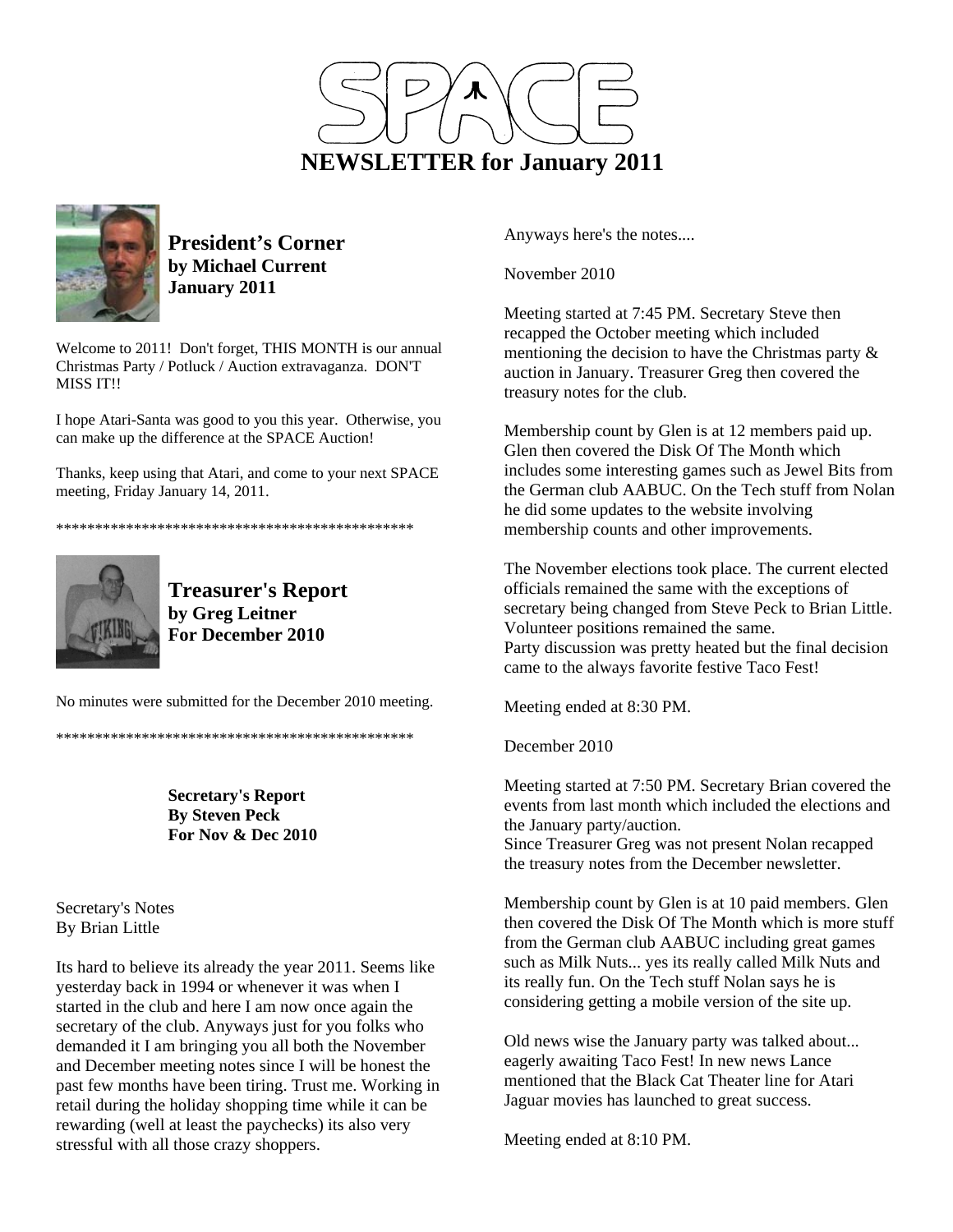With the notes covered I highly encourage everyone to show up on January 14th for the party and auction. Along with two Atari ST systems there will be plenty of software and magazines. See you at the January meeting! Oh... and lets go New England Patriots in the playoffs!

\*\*\*\*\*\*\*\*\*\*\*\*\*\*\*\*\*\*\*\*\*\*\*\*\*\*\*\*\*\*\*\*\*\*\*\*\*\*\*\*\*\*\*\*



**BBS Corner By Nolan Friedland For January 2011** 

If anyone has any comments, suggestions, ideas, or submissions for the BBS Corner column or the SPACE BBS web site, you may email them to me, Nolan Friedland, at the address shown on the back of this newsletter under the "CLUB OFFICIALS" section.

### \*\*\*\*\*\*\*\*\*\*\*\*\*\*\*\*\*\*\*\*\*\*\*\*\*\*\*\*\*\*\*\*\*\*\*\*\*\*\*\*\*\*\*\*

From: Michael Current [michael@mcurrent.name] Sent: Wednesday, December 22, 2010 9:43 PM Subject: Checkpoint releases new demo

Checkpoint releases new demo December 13th, 2010

Defjam and 505 of Checkpoint have been busy making a new Atari ST demo that was released at Sillyventure 2010.

It's called Visualize and consists of many nice parts. » Download at the Sillyventure 2010 download page http://dhs.nu/files.php?t=partydl&party=Sillyventure 2010

#### \*\*\*\*\*\*\*\*\*\*\*\*\*\*\*\*\*\*\*\*\*\*\*\*\*\*\*\*\*\*\*\*\*\*\*\*\*\*\*\*\*\*\*\*

From: Michael Current [michael@mcurrent.name] Sent: Wednesday, December 22, 2010 9:44 PM Subject: New STe demo from Paradox

New STe demo from Paradox December 14th, 2010

The Paradox crew have finished a new demo for the STe called Sventure.

The demo features graphics by Zweckform and Dan, music by 505 and code by Paranoid and RA.

 » Download at the Sillyventure 2010 download page http://dhs.nu/files.php?t=partydl&party=Sillyventure 2010

\*\*\*\*\*\*\*\*\*\*\*\*\*\*\*\*\*\*\*\*\*\*\*\*\*\*\*\*\*\*\*\*\*\*\*\*\*\*\*\*\*\*\*\*

From: Michael Current [michael@mcurrent.name] Sent: Wednesday, December 22, 2010 9:43 PM Subject: Zerkman strikes back on the ST

Zerkman strikes back on the ST December 14th, 2010

After eons of awaytime, Zerkman of Sector One is back with a new 4k intro for the ST called Coast 2 Coast. Fullscreen effects, fractals and a nice chipzik by Dma-Sc, all in just 4k!

 » Download at the Sillyventure 2010 download page http://dhs.nu/files.php?t=partydl&party=Sillyventure 2010

#### \*\*\*\*\*\*\*\*\*\*\*\*\*\*\*\*\*\*\*\*\*\*\*\*\*\*\*\*\*\*\*\*\*\*\*\*\*\*\*\*\*\*\*\*

From: Michael Current [michael@mcurrent.name] Sent: Wednesday, December 22, 2010 9:45 PM Subject: Ancient lost TEX demo resurrected

Ancient lost TEX demo resurrected December 14th, 2010

Grazey of the PHF have got some vintage (1987!) unreleased stuff from The Exceptions. One of the things is a very old digi-music screen by Mad Max to showcase the new routines for Electronic Arts. It's a conversion of the Skate or die! title screen.

It was sent in to the Sillyventure 2010 compo for old unreleased demos.

 » Download at the Sillyventure 2010 download page http://dhs.nu/files.php?t=partydl&party=Sillyventure 2010

#### \*\*\*\*\*\*\*\*\*\*\*\*\*\*\*\*\*\*\*\*\*\*\*\*\*\*\*\*\*\*\*\*\*\*\*\*\*\*\*\*\*\*\*\*

From: Michael Current [michael@mcurrent.name] Sent: Saturday, January 08, 2011 7:24 PM Subject: Atari Announces Atari Greatest Hits: Volume 2 Featuring Four-Player Multiplayer for the First Time

Atari Announces Atari Greatest Hits: Volume 2 Featuring Four-Player Multiplayer for the First Time

Star Raiders®, Yars' Revenge®, Millipede® Asteroids® Deluxe and Major Havoc® Lead Line-up of 50 Atari Classics Featured on Nintendo DS Release, Hitting Stores in Spring 2011

LOS ANGELES, Jan. 6, 2011 /PRNewswire/ -- Atari, one of the world's most recognized publishers and producers of interactive entertainment, today announced Atari Greatest Hits: Volume 2, a follow up to the popular Atari Greatest Hits: Volume 1. Delivering 50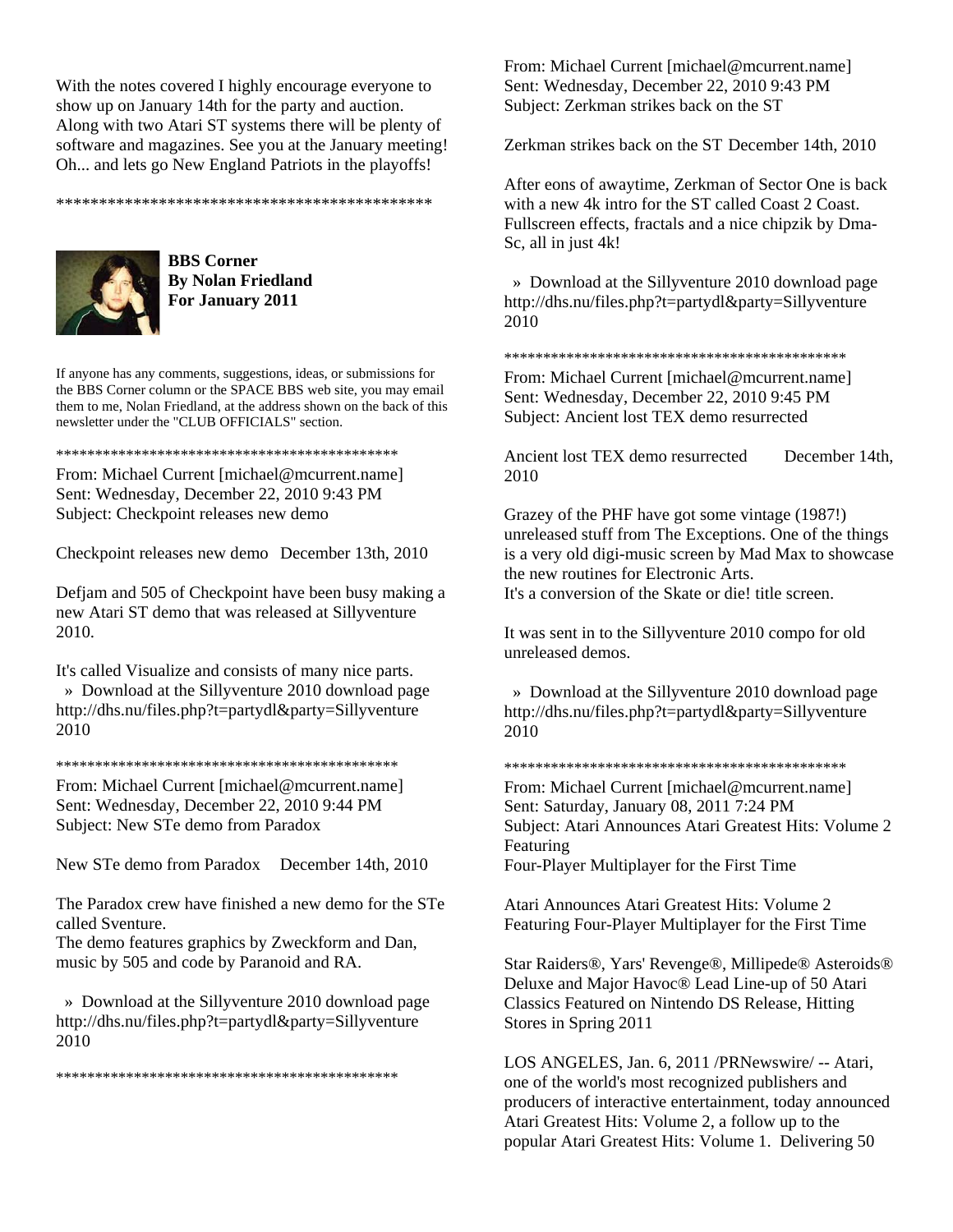more of Atari's addictive games exclusively on the Nintendo DS™ family of hand-held systems, Atari Greatest Hits: Volume 2, brings together more of Atari's popular arcade and Atari 2600 titles including Star Raiders®, Yars' Revenge®, Millipede® and Asteroids Deluxe ® and Major Havoc®. These timeless gaming classics will hit retail shelves in North America in Spring 2011.

Atari introduced a new era of interactive entertainment throughout the 1970s and 1980s with its addictive arcade games and home gaming system. With Atari's Greatest Hits: Volume 2, each spotlighted game will feature the same pick-up and play control scheme as their original arcade and 2600 console form, with modern updates to align with the Nintendo DS platform. Up to four-player multiplayer via both DS Download and multi-card play will be available for 20 titles including Combat and Warlords for head-to-head gaming.

Additionally, Atari Greatest Hits: Volume 2 will feature a selection of interviews with Atari founder, Nolan Bushnell, an arcade gallery with arcade games and select arcade game memorabilia. As an added bonus, players can also try out the Atari 400 emulator using the Touch Screen keyboard.

"Given the positive response to Atari Greatest Hits: Volume 1, we look forward to offering gamers more of Atari's timeless classics in Atari Greatest Hits: Volume 2," said Jim Wilson, CEO of Atari. "By adding four player multiplayer to such classics as Warlords, we continue to offer players new levels of robust gameplay."

The complete Atari Greatest Hits: Volume 2 line-up is as follows:

Atari Arcade Hits

Asteroids Deluxe, Black Widow, Crystal Castles, Liberator, Major Havoc, Millipede, Red Baron, Super Breakout, Warlords.

### Atari 2600 Favorites

Breakout, Crystal Castles, Millipede, Super Breakout, Video Pinball, Warlords, Return to Haunted House, Secret Quest, Canyon Bomber, Circus Atari, Combat, Combat Two, Demons to Diamonds, Desert Falcon, Offthe-Wall, Radar Lock, Golf, Double Dunk, Realsports Basketball, Realsports Soccer, Super Baseball, Super Football, Video Olympics, A Game of Concentration, Backgammon, Basic Programming, Brain Games, Code Breaker, Maze Craze, Video Chess, Black Jack, Casino, Fatal Run, Night Driver, Steeplechase, Street Racer,

Quadrun, Sentinel, Space War, Star Raiders, Yars' Revenge

Developed by Atari in partnership with Code Mystics, Atari Greatest Hits: Vol. 2 will be available in Spring 2011. For more information, please log onto www.atari.com/agh2.

## About ATARI, SA

Atari group is a global creator, producer and publisher of interactive entertainment. Atari's brands and content are available across all key traditional and digital distribution touch points, including browser-based and social online platforms, PC, consoles from Microsoft, Nintendo and Sony, and advanced smart phones (i.e. iPhone, Android and RIM devices).

Divisions of Atari, SA include Cryptic Studios, Eden Studios, Atari Interactive, Inc. and Atari, Inc. Atari benefits from the strength of its worldwide brand and its extensive catalogue of contemporary classic game franchises (Asteroids®, Centipede®, Missile Command®, Lunar Lander®), original owned franchises (Test Drive®, Backyard Sports®, Deer Hunter®), MMO games from Cryptic Studios (Star Trek™ Online, Champions™) and third party franchises (Ghostbusters®, Rollercoaster Tycoon®, Dungeons and Dragons®). Atari also leverages the power of its franchises to deliver movies and merchandise to consumers around the world.

For more information please visit: www.atari.com

© 2010 Atari Europe SASU. All rights reserved.

Atari word mark and logo are trademarks owned by Atari Interactive, Inc.